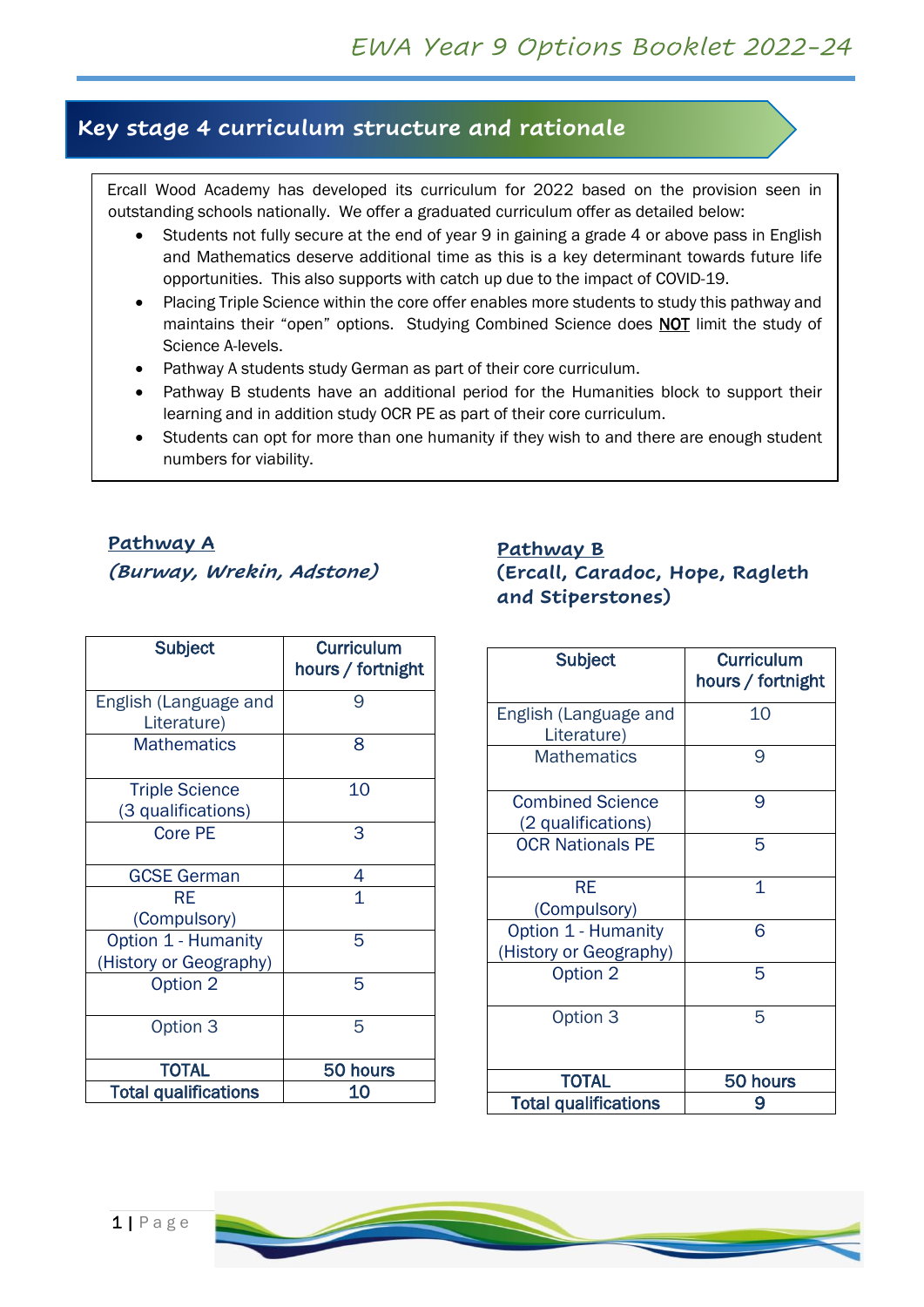# **Principles of curriculum design**



#### 1) Gaining a grade  $4 +$  in English and Maths is crucial

Students not fully secure at grade 4+ have additional curriculum time for English and Maths. The potential cost on future study and employment in not obtaining these gateway qualifications is too great.

#### 2) Maximising curriculum time for qualifications and increasing flexibility of "open" options

Pathway A supports Triple Science and study of a language to enable "open" option choices.

Pathway B supports OCR PE to enable "open" option choices and qualification parity.



#### 3) Values and builds upon key stage 3 learning

Significant time is spent by students learning a Humanity and a Language. Enabling students to build upon that values that learning time and increases the chances of success in qualifications.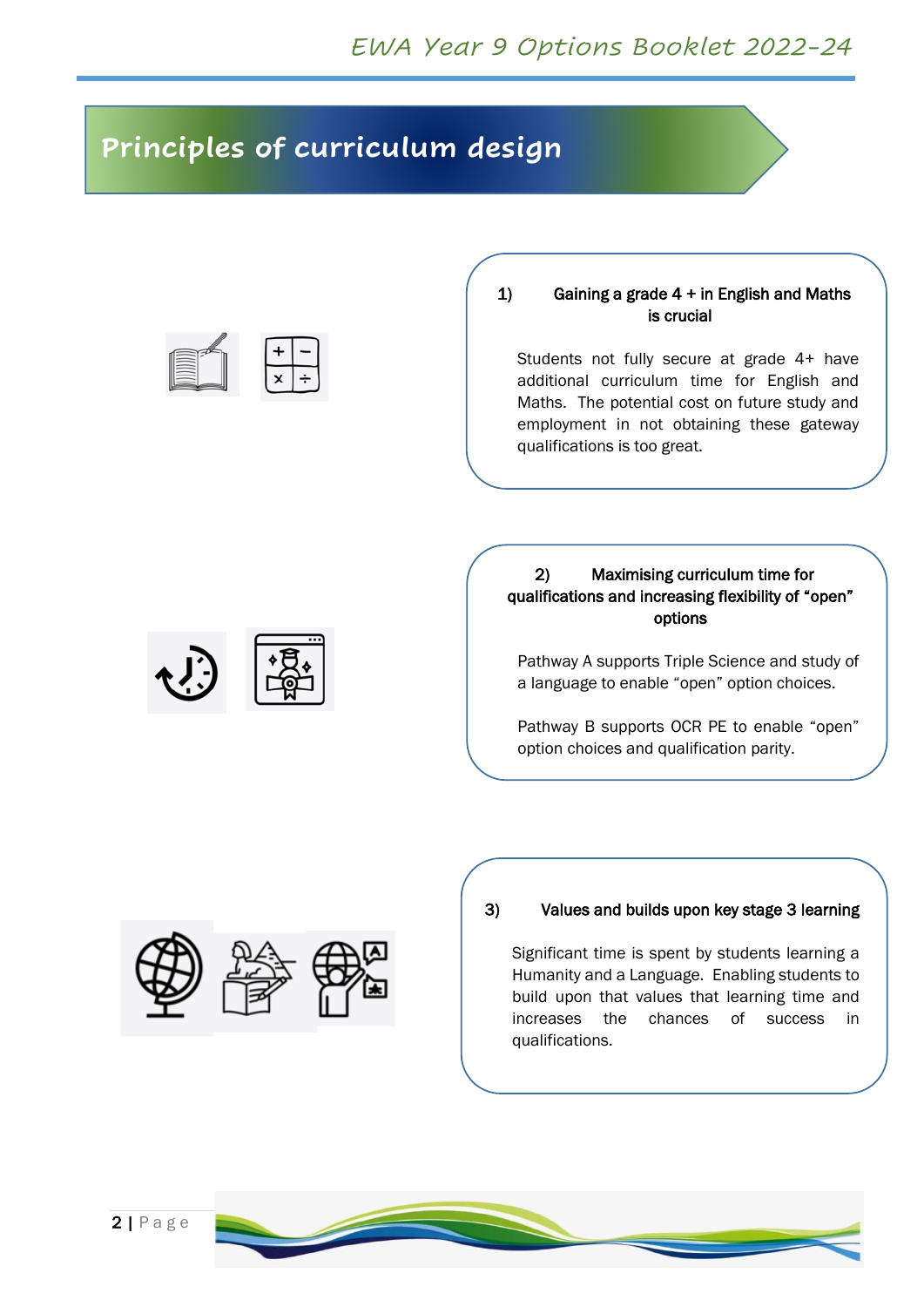### **Comparing the graduated curriculum offer**

As you can see from the table on page 8 Ercall Wood Academy has a graduated curriculum offer. The main adaptations being:

#### **Pathway A**

- 3 core PE lessons and do not gain a formal qualification. They can opt for OCR PE within their "open" option blocks.
- Have 4 Modern Languages lessons (German) as part of their core curriculum. This will award a 10th qualification to students without impacting on their open options.

#### **Pathway B**

- Have an additional English and Mathematics lesson each fortnight to support in securing these crucial gateway subjects at grade 4 or above.
- Have 5 core PE lessons to study OCR PE as part of their core curriculum offer to gain an additional qualification without impacting on their option choices.
- Study OCR 21<sup>st</sup> Century Combined Science. This does not impact students' life choices post 16 for those students that wish to continue their scientific studies
- Do not have German within their core curriculum. However, equity of opportunity is maintained as students can opt for the subject as part of their "open" option subjects.
- Have an additional lesson within the Humanity block

#### **Core Subjects**

These are subjects that are compulsory and must be taken by all students. The core subjects are:

#### **Pathway A**

- **GCSE English Language**
- **GCSE English Literature**
- **GCSE Mathematics**
- OCR 21st Century Combined Science (2 qualifications with the mean grade calculated across Biology, Chemistry and Physics)
- **GCSE German**
- GCSE Geography or GCSE History
- Core PE (non examined)
- Statutory RE (non-examined)

#### **Pathway B**

- **GCSE English Language**
- **GCSE English Literature**
- **GCSE Mathematics**
- OCR 21st Century Triple Science (3 separate qualifications for Biology, Chemistry, and Physics)
- GCSE Geography or GCSE History
- **OCR Nationals PE**
- Statutory RE (non-examined)

The format, type of assessment and qualification to be awarded in each subject will depend on the learning preferences of students. Details can be found within the individual curriculum pages.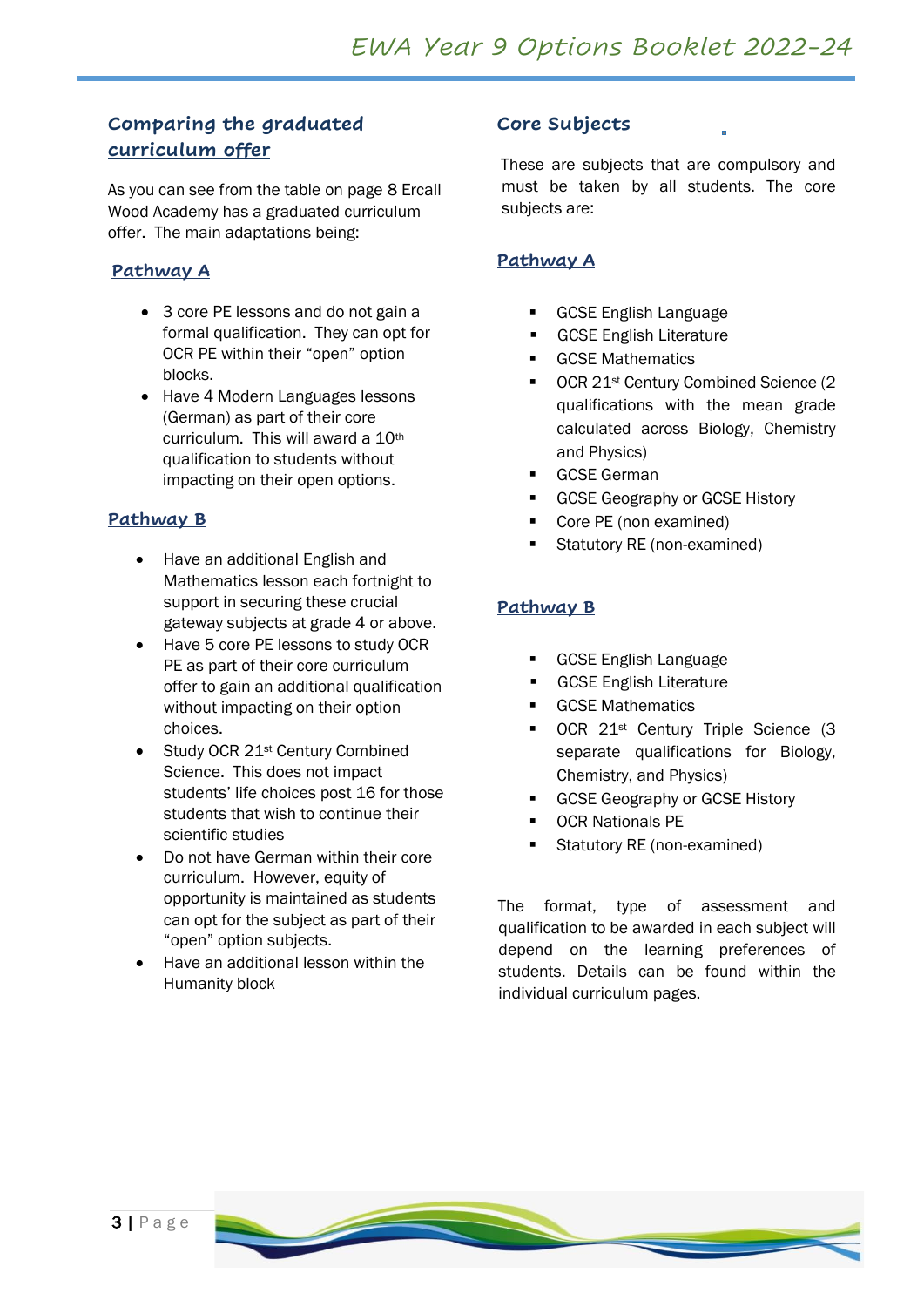#### **The importance of the core subjects**

Society and the Government have increasingly put more emphasis on literacy, numeracy and the core subjects of English, Maths and Science. Admissions tutors in Further and Higher Education, as well as Personnel Officers in the world of work, want to know first and foremost how many GCSEs a student achieved including English and Maths. The levels attained in Science quickly follow. We are all aware that not achieving a "pass/grade 4" in the core subjects can lead to a student's life opportunities being narrowed later on in life.

#### **The English Baccalaureate (EBACC)**

The EBACC is a set of subjects at GCSE that keeps young people's options open for further study and future careers. A study by UCL Institute of Education shows that studying subjects included in the EBACC provides students with greater opportunities in further education and increases the likelihood that a pupil will stay on in full-time education. Sutton Trust research reveals that studying EBACC can help improve a young person's performance in English and maths.

All students in Pathway A will be studying the English Baccalaureate as part of their core curriculum.

We recommend that students in Pathway B give serious consideration towards enabling the EBACC. This is especially true for those students wishing to gain places within Russell group universities. A number of university courses within these institutions require the study of a language as a pre-requisite. In order to enable this Pathway B students will need to opt for German within their "open" option blocks.

For more information regarding the English Baccalaureate:



[https://www.gov.uk/government/publications](https://www.gov.uk/government/publications/english-baccalaureate-ebacc/english-baccalaureate-ebacc) [/english-baccalaureate-ebacc/english](https://www.gov.uk/government/publications/english-baccalaureate-ebacc/english-baccalaureate-ebacc)[baccalaureate-ebacc](https://www.gov.uk/government/publications/english-baccalaureate-ebacc/english-baccalaureate-ebacc)

#### **Option Subjects**

There are three option blocks.

Block 1 is a choice of a Humanity from either GCSE History or GCSE Geography.

Block 2 is an "open" option block which will be constructed based on gaining the highest possible student fulfilment.

Block 3 is an "open" option block which will be constructed based on gaining the highest possible student fulfilment.

EWA has already invested time in students expressing initial interests in option choices. This has enabled the creation of an initial block design to meet the needs of those early expressions of interest from our students.

Please understand that it is highly likely that some students will not be able to choose exactly as they would have planned. The nature of options blocking means we cater for the needs of the year 9 learning community as a whole. In doing so, not all individuals have "perfect" option choices.